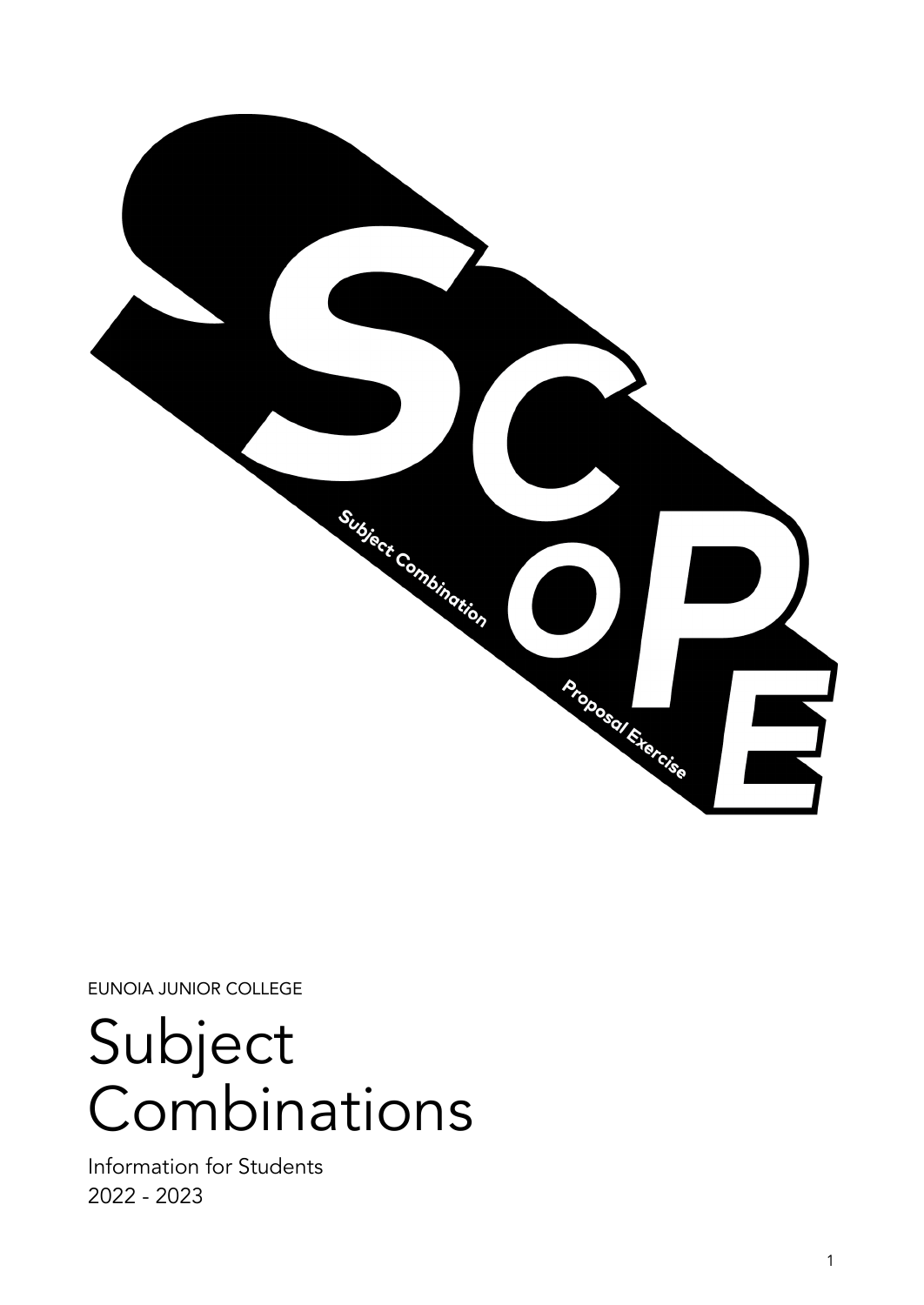

# Overview

All our students undertake the Singapore-Cambridge GCE A-Level Curriculum, offering 10 to 12 units of study including two Knowledge Skills subjects, Mother Tongue and four content-based subjects.

Each H2 subject carries 2 academic units. H1 and H3 subjects carry 1 unit each.

Students admitted via the Joint Admissions Exercise (JAE) must propose subject combinations in the stream (Arts or Science) to which they are posted.

All students may propose their preferred subject combination if it is not featured in the list of subject combinations, subject to approval.

#### Knowledge Skills

All students offer H1 General Paper or H2 Knowledge and Inquiry.

In their first year, all students must offer H1 Project Work.

#### Languages

Students must offer H1 Mother Tongue unless they have obtained a minimum of D7 for Higher Mother Tongue at the GCE O-Level Examination.

French, German, Japanese or Spanish can be offered as an H2 subject for Arts students and a contrasting H2 subject for Science students. These subjects are offered at the Ministry of Education Language Centre.

# Contrasting Subject

Students must offer a contrasting subject as one of the four content-based subjects.

- Science students must offer at least one subject from the Humanities and the Arts group.
- Arts students offer H1 Mathematics or H2 Mathematics as their contrasting subject.
- H2 Knowledge and Inquiry is considered a contrasting subject for both Arts and Science students, and offered as the fourth H2 subject.

# 'Hybrid' Combinations

Students intending to offer 2 Mathematics and Sciences subjects and 2 Humanities and the Arts subjects may refer to page 7 of this information booklet. The college offers 12 'hybrid' subject combinations in the Science stream: S4-1 to S4-6, and S5-1 to S5-6.

# Combinations with H2 Knowledge and Inquiry

H2 Knowledge and Inquiry is considered a contrasting subject for both Arts and Science students, and is offered as the fourth H2 subject.

H2 Knowledge and Inquiry is included in the following subject combinations: A1-K, A2-K, A1-N, A2-N, S1-N, and S2-N. Refer to page 8 of this information booklet. The A1-K and A2-K subject combinations each consist of 11 units of study.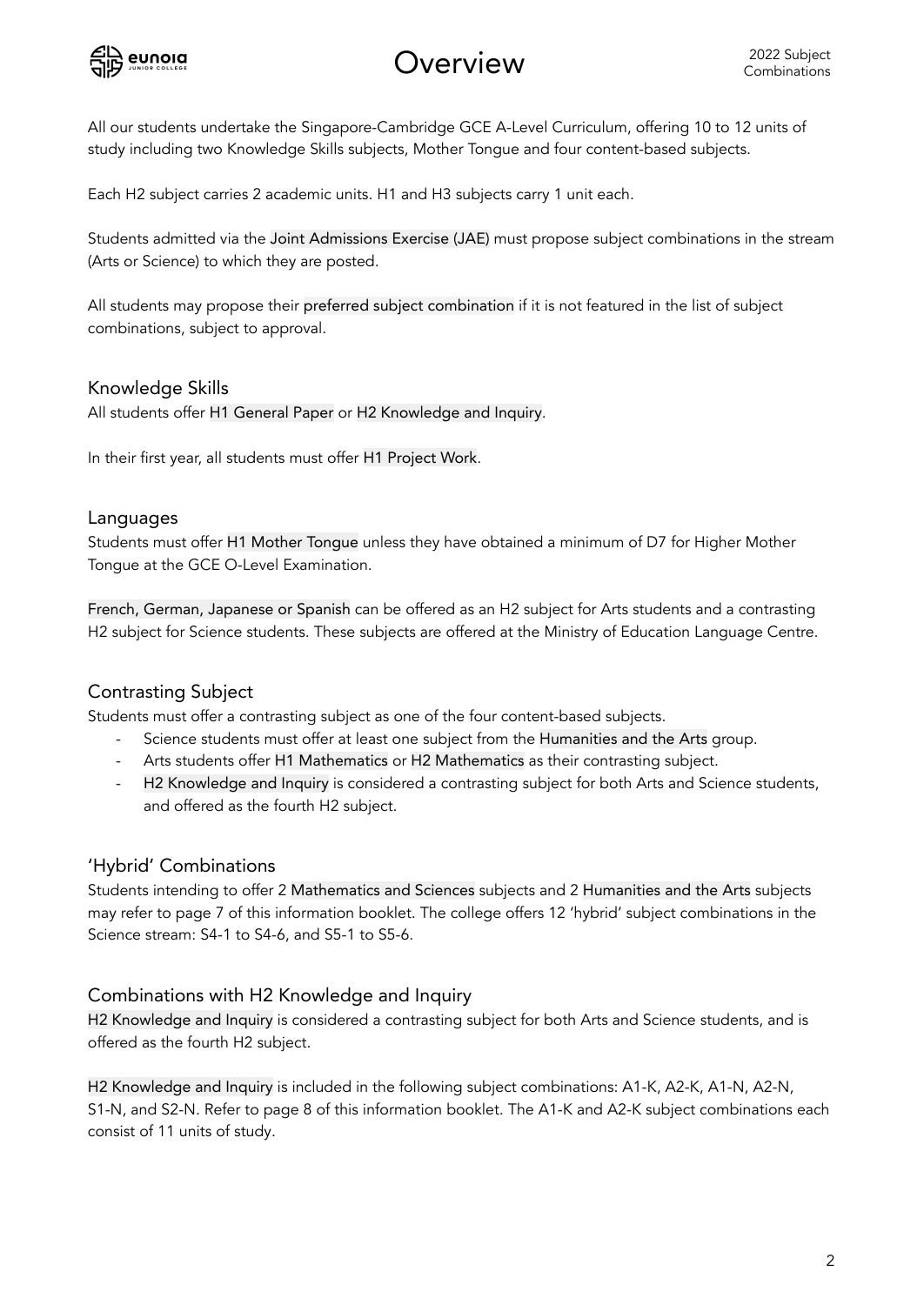

Overview

#### Merit-based Allocation

Students intending to offer H2 Art, H2 Further Mathematics, H2 Knowledge and Inquiry, H2 Music or H2 Translation (Chinese) must pass a selection test / audition administered by the college.

Students intending to offer H2 Translation (Chinese) must have obtained a minimum of  $\Delta 2$  for English Language and B3 for Higher Chinese or A2 for Chinese at the GCE O-Level Examination, based on centrally-stated prerequisites.

Students intending to offer H1 or H2 French, German, Japanese or Spanish must have studied the respective language at MOELC in Secondary 4 or Year 4 prior to joining the college, based on centrally-stated prerequisites.

If a subject is oversubscribed, students will be selected based on academic merit, including (i) L1R5 aggregate score or equivalent, excluding bonus points, and (ii) performance in the relevant subject(s).

The indicative cut-off point for H2 Biology, H2 Chemistry and H2 Physics is B3 for the respective subject at the GCE O-Level Examination or equivalent, or A1 for Combined Science at the GCE O-Level Examination.

The indicative cut-off point for H2 Further Mathematics is A1 for Additional Mathematics at the GCE O-Level Examination or equivalent.

#### H3 Subjects

Designed for outstanding students, H3 subjects are offered in JC2 together with the stipulated subject at H2 level. Students will be informed of the application process and eligibility criteria in JC1.

# MOE Special Programmes

Humanities Scholarship Programme (HSP) students must offer subject combinations prescribed by the Ministry of Education, which will include H2 Literature in English.

Music Elective Programme (MEP) students must offer H2 Music.

Bicultural Studies Programme (Chinese) [BSP(C)] scholars must offer H2 China Studies in Chinese.

#### Other Considerations

In the event that there is insufficient student subscription in a particular subject or subject combination, the college reserves the right not to offer that subject or subject combination.

#### University Course Prerequisites

Your future career may require you to undertake certain degrees and/or courses at the undergraduate level. In turn, these undergraduate courses in the universities may or may not have course-specific subject prerequisites.

As such, you are advised to check the minimum requirements on the university websites directly before making a decision on the subject combination to offer.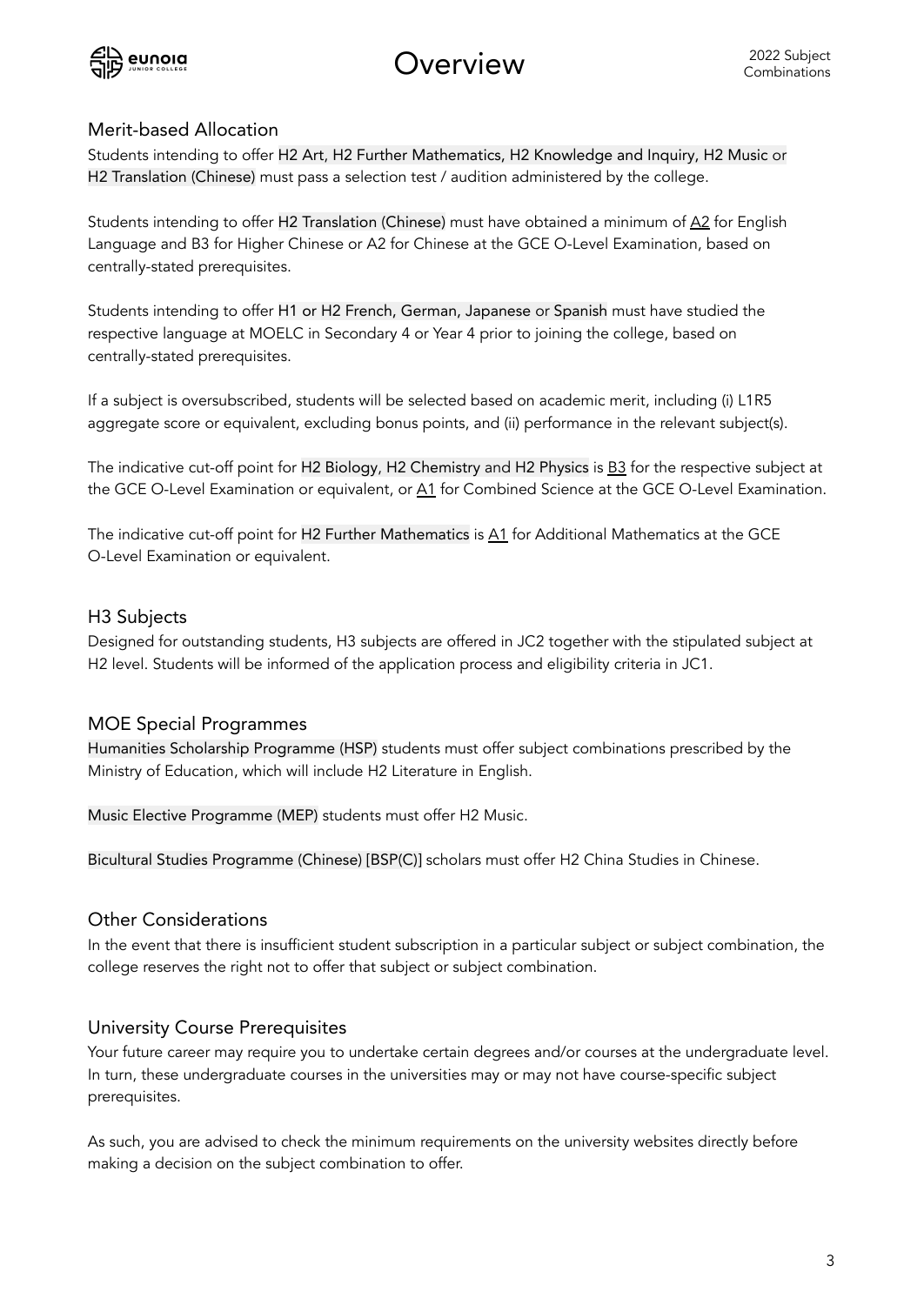

| Code   | Humanities<br>and the Arts                  |              |                                                | Mathematics<br>and Sciences |
|--------|---------------------------------------------|--------------|------------------------------------------------|-----------------------------|
| $A1-1$ | H <sub>2</sub> Economics                    |              |                                                |                             |
| $A1-2$ | H <sub>2</sub> Art                          | H2 Geography | H2 Literature                                  | H1/H2 Mathematics           |
| $A1-3$ | H <sub>2</sub> Music                        |              |                                                |                             |
| $A1-4$ | H2 China Studies<br>in Chinese              |              |                                                |                             |
| $A1-5$ | H2 Mother Tongue<br>Language and Literature |              |                                                |                             |
| $A1-6$ | H2 French / German /<br>Japanese / Spanish  |              |                                                |                             |
| $A2-1$ | H <sub>2</sub> Economics                    | H2 History   | H <sub>2</sub> Literature                      | H1/H2 Mathematics           |
| $A2-2$ | H <sub>2</sub> Art                          |              |                                                |                             |
| $A2-3$ | H <sub>2</sub> Music                        |              |                                                |                             |
| $A2-4$ | H2 China Studies<br>in Chinese              |              |                                                |                             |
| $A2-5$ | H2 Mother Tongue Language<br>and Literature |              |                                                |                             |
| $A2-6$ | H2 French / German /<br>Japanese / Spanish  |              |                                                |                             |
| $A3-1$ | H <sub>2</sub> Economics                    |              | H2 Mother Tongue<br>Language and<br>Literature | H1/H2 Mathematics           |
| $A3-2$ | H <sub>2</sub> Art                          | H2 Geography |                                                |                             |
| $A3-3$ | H <sub>2</sub> Music                        |              |                                                |                             |
| $A3-4$ | H2 French / German /<br>Japanese / Spanish  |              |                                                |                             |
| $A4-1$ | H2 Economics                                | H2 History   | H2 Mother Tongue<br>Language and<br>Literature | H1/H2 Mathematics           |
| $A4-2$ | H <sub>2</sub> Art                          |              |                                                |                             |
| $A4-3$ | H <sub>2</sub> Music                        |              |                                                |                             |
| $A4-4$ | H2 French / German /<br>Japanese / Spanish  |              |                                                |                             |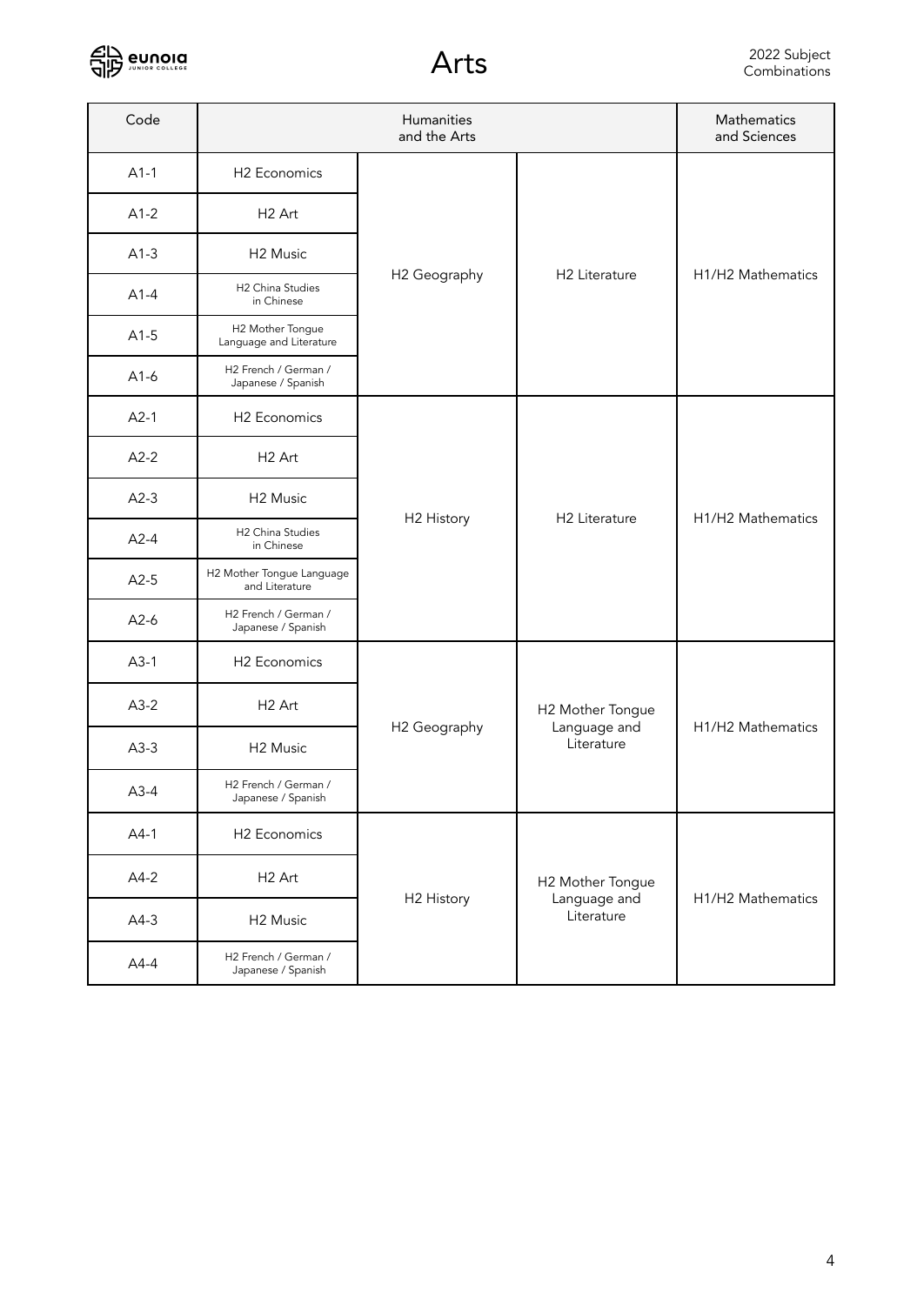

| Code   | Humanities<br>and the Arts                 |                             |                          | Mathematics<br>and Sciences                |
|--------|--------------------------------------------|-----------------------------|--------------------------|--------------------------------------------|
| $A5-1$ | H <sub>2</sub> Art                         | H2 Geography                | H2 Economics             |                                            |
| $A5-2$ | H <sub>2</sub> Music                       |                             |                          | H <sub>1</sub> /H <sub>2</sub> Mathematics |
| $A5-3$ | H2 China Studies<br>in Chinese             |                             |                          |                                            |
| $A5-4$ | H2 French / German /<br>Japanese / Spanish |                             |                          |                                            |
| $A6-1$ | H <sub>2</sub> Art                         | H2 History                  | H <sub>2</sub> Economics | H1/H2 Mathematics                          |
| $A6-2$ | H <sub>2</sub> Music                       |                             |                          |                                            |
| $A6-3$ | H2 China Studies<br>in Chinese             |                             |                          |                                            |
| $A6-4$ | H2 French / German /<br>Japanese / Spanish |                             |                          |                                            |
| $A7-1$ | H <sub>2</sub> Art                         | H <sub>2</sub> Literature   | <b>H2</b> Economics      | H1/H2 Mathematics                          |
| $A7-2$ | H <sub>2</sub> Music                       |                             |                          |                                            |
| $A7-3$ | H2 China Studies<br>in Chinese             |                             |                          |                                            |
| $A7-4$ | H2 French / German /<br>Japanese / Spanish |                             |                          |                                            |
| $A7-5$ | H1 Geography                               |                             |                          | H2 Mathematics                             |
| $A7-6$ | H1 History                                 |                             |                          |                                            |
| $A8-1$ | H2 Literature                              | H2 Translation<br>(Chinese) | H <sub>2</sub> Economics | H <sub>1</sub> /H <sub>2</sub> Mathematics |
| $A8-2$ | H2 Chinese Language<br>and Literature      |                             |                          |                                            |
| $A8-3$ | H2 China Studies<br>in Chinese             |                             |                          |                                            |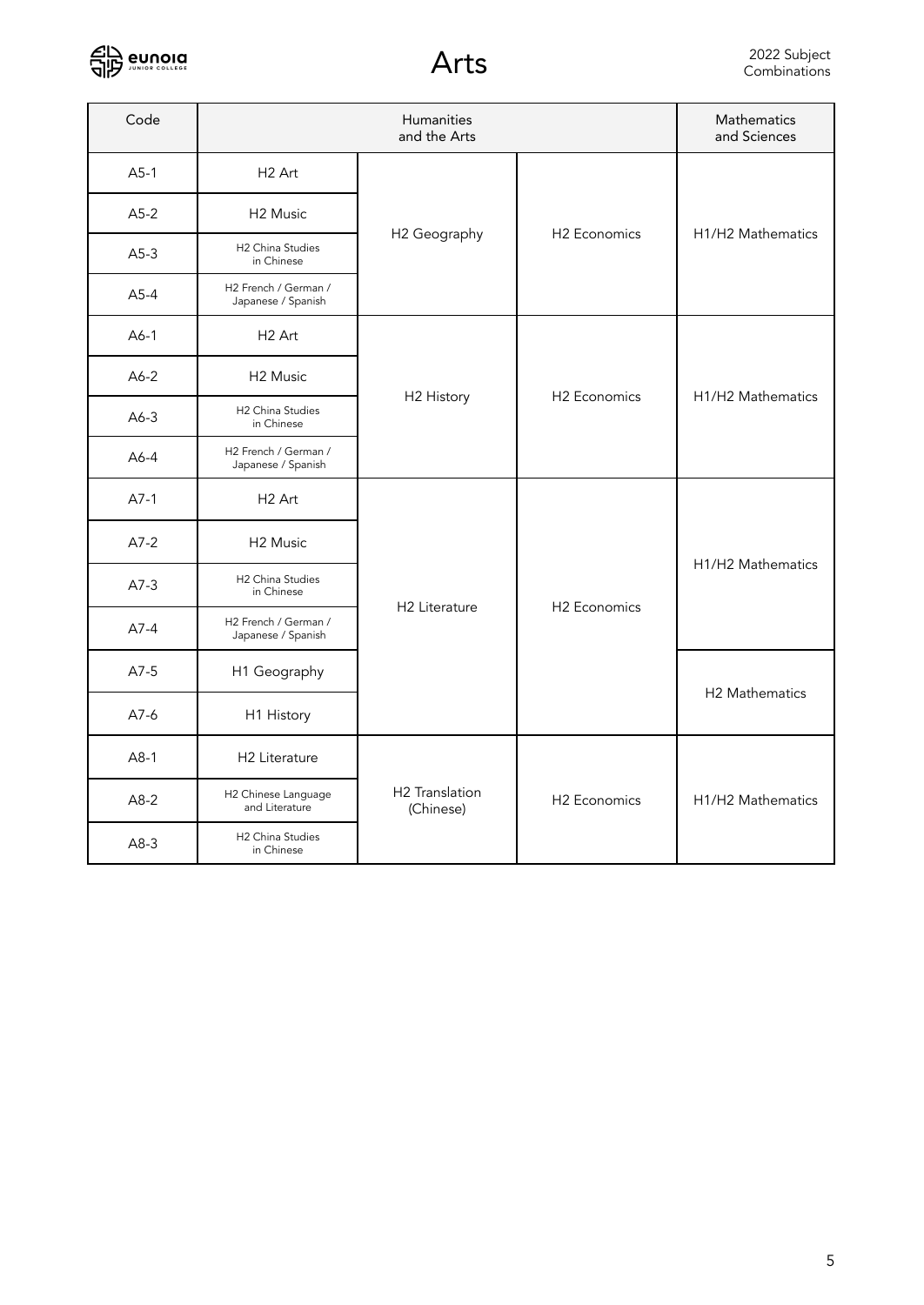

| Code    | Humanities<br>and the Arts                  | Mathematics<br>and Sciences |              |                |
|---------|---------------------------------------------|-----------------------------|--------------|----------------|
| $S1-1$  | H2 Economics                                |                             | H2 Chemistry |                |
| $S1-2$  | H2 Geography                                | H <sub>2</sub> Biology      |              |                |
| $S1-3$  | H2 History                                  |                             |              |                |
| $S1-4$  | H2 Literature                               |                             |              | H2 Mathematics |
| $S1-5$  | H <sub>2</sub> Art                          |                             |              |                |
| $S1-6$  | H <sub>2</sub> Music                        |                             |              |                |
| $S1-7$  | H2 China Studies<br>in Chinese              |                             |              |                |
| $S1-8$  | H2 Mother Tongue<br>Language and Literature |                             |              |                |
| $S1-9$  | H2 Translation                              |                             |              |                |
| $S1-10$ | H2 French / German /<br>Japanese / Spanish  |                             |              |                |
| $S1-12$ | H1 Geography                                |                             |              |                |
| $S1-13$ | H1 History                                  |                             |              |                |
| $S2-1$  | H2 Economics                                |                             | H2 Chemistry | H2 Mathematics |
| $S2-2$  | H <sub>2</sub> Geography                    |                             |              |                |
| $S2-3$  | H2 History                                  |                             |              |                |
| $S2-4$  | H2 Literature                               |                             |              |                |
| $S2-5$  | H <sub>2</sub> Art                          | H2 Physics                  |              |                |
| $S2-6$  | H <sub>2</sub> Music                        |                             |              |                |
| $S2-7$  | H2 China Studies<br>in Chinese              |                             |              |                |
| $S2-8$  | H2 Mother Tongue<br>Language and Literature |                             |              |                |
| $S2-9$  | H2 Translation                              |                             |              |                |
| $S2-10$ | H2 French / German /<br>Japanese / Spanish  |                             |              |                |
| $S2-12$ | H1 Geography                                |                             |              |                |
| $S2-13$ | H1 History                                  |                             |              |                |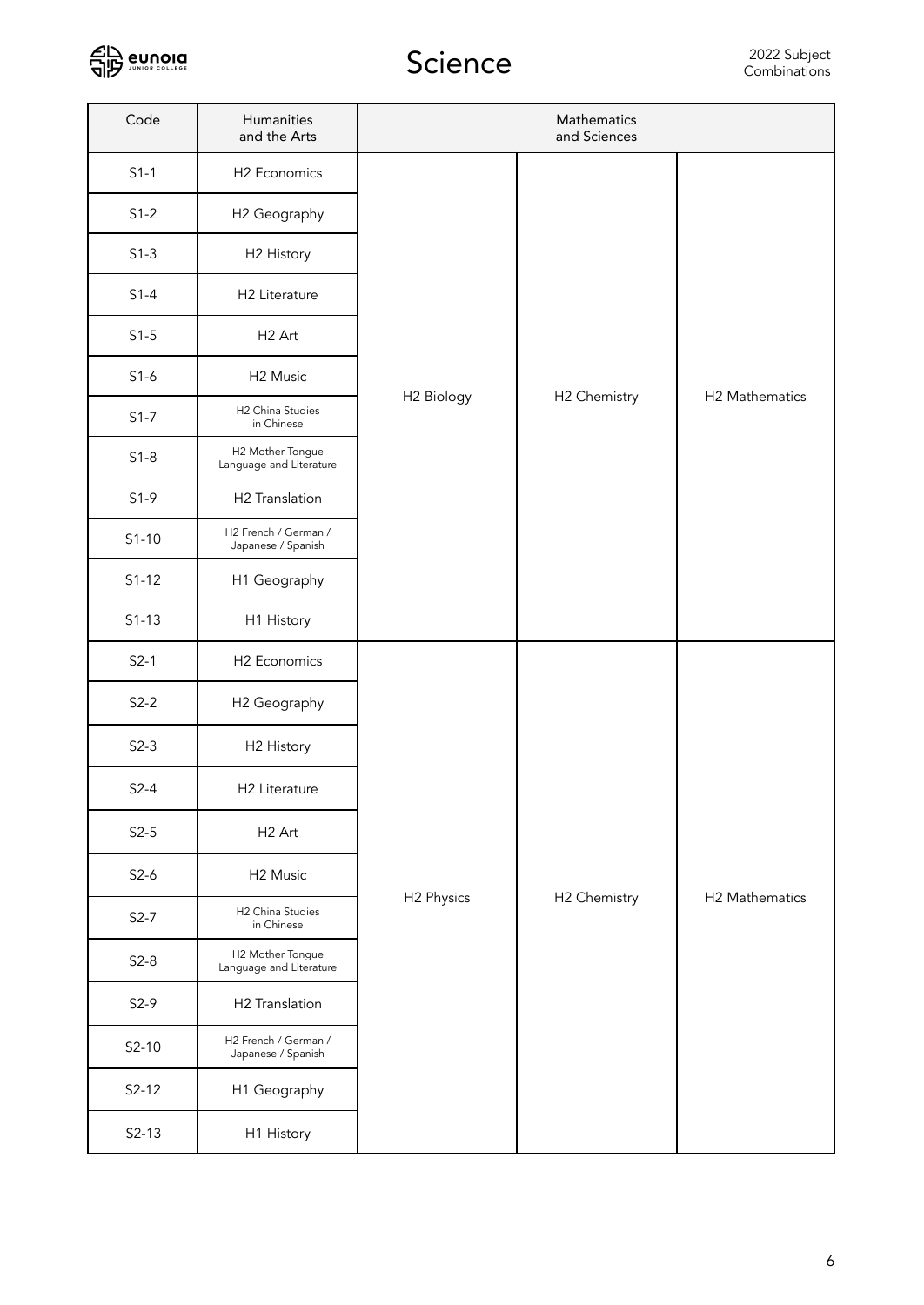

| Code   | Humanities<br>and the Arts     | Mathematics<br>and Sciences |                                       |                |
|--------|--------------------------------|-----------------------------|---------------------------------------|----------------|
| $S3-1$ | H2 Economics                   |                             | H <sub>2</sub> Further<br>Mathematics | H2 Mathematics |
| $S3-2$ | H2 China Studies<br>in Chinese | H2 Physics                  |                                       |                |
| Code   |                                | Humanities<br>and the Arts  | Mathematics<br>and Sciences           |                |
| $S4-1$ | H <sub>2</sub> Geography       | H <sub>2</sub> Economics    | H2 Chemistry                          | H2 Mathematics |
| $S4-2$ | H2 History                     |                             |                                       |                |
| $S4-3$ | H2 Literature                  |                             |                                       |                |
| $S4-4$ | H2 Translation                 |                             |                                       |                |
| $S4-5$ | H1 Geography                   |                             |                                       |                |
| $S4-6$ | H1 History                     |                             |                                       |                |
| $S5-1$ | H2 Geography                   | H <sub>2</sub> Economics    | H2 Physics                            | H2 Mathematics |
| $S5-2$ | H2 History                     |                             |                                       |                |
| $S5-3$ | H2 Literature                  |                             |                                       |                |
| $S5-4$ | H2 Translation                 |                             |                                       |                |
| $S5-5$ | H1 Geography                   |                             |                                       |                |
| $S5-6$ | H1 History                     |                             |                                       |                |